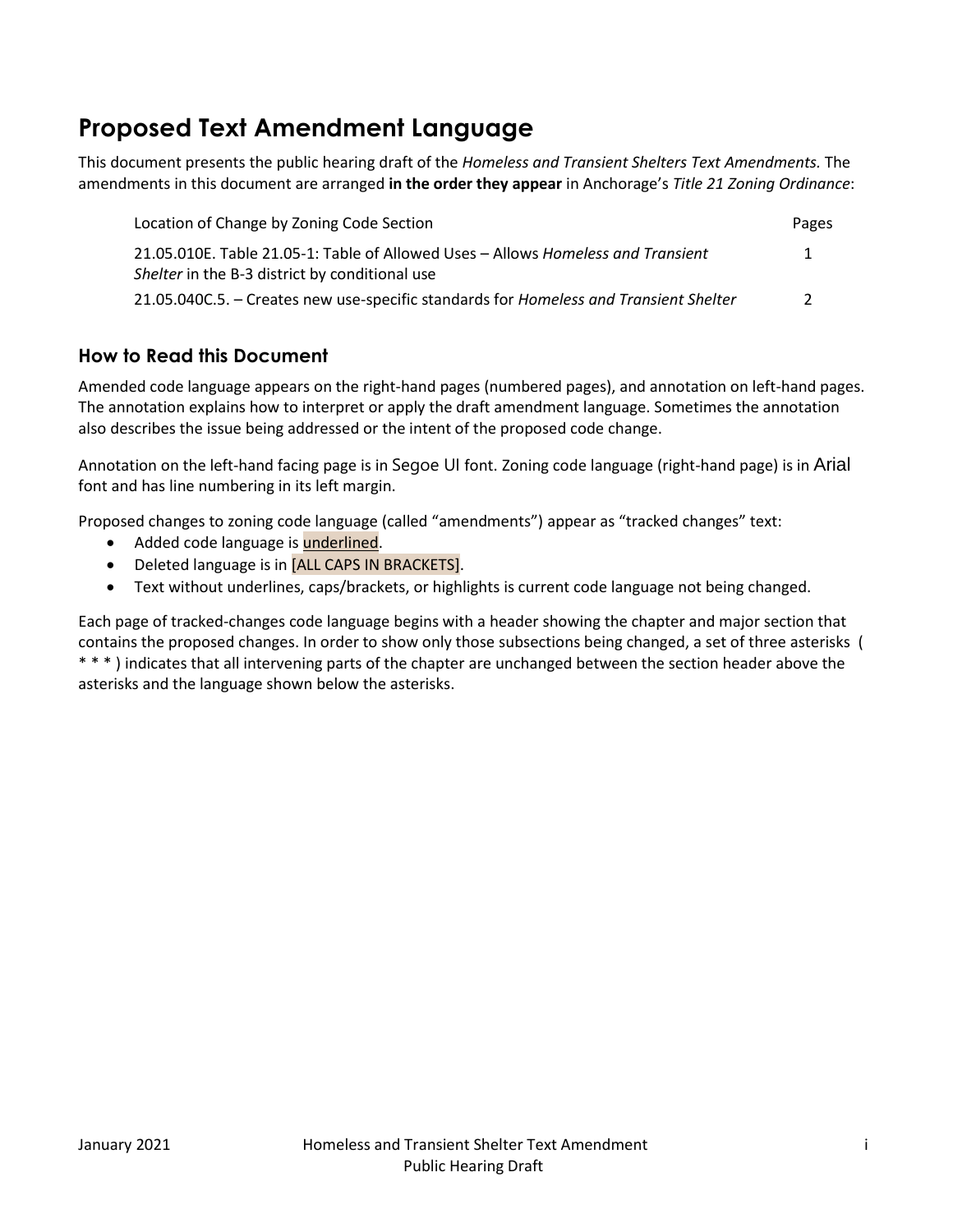#### **Section 21.05.010E. Table of Allowed Uses**

Table 21.05-1 establishes which land uses – residential, community, commercial, and industrial – are allowed in each zoning district. Also, the table identifies the type of review procedure for each use, whether it is allowed by-right, through a site plan review, or by the conditional use process.

The *Homeless and Transient Shelter* use-type is currently prohibited in all districts, except the PLI, public lands and institutions district. The text amendment proposes to allow *Homeless and Transient Shelter* in the B-3, general business district, by conditional use, which is the same as the PLI district.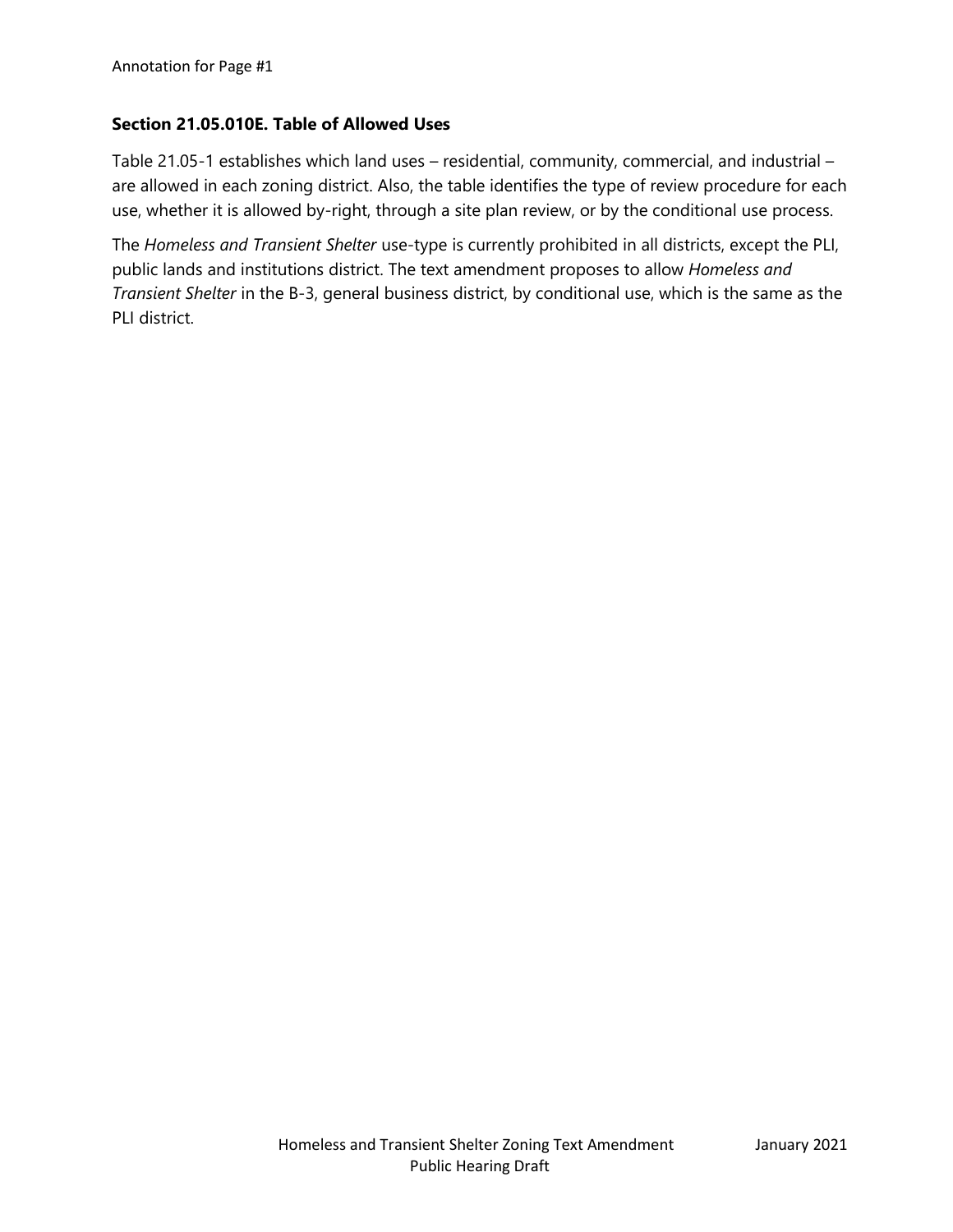## 1 **Section 21.05.010E.,** *Table 21.05-1: Table of Allowed Uses*

2 \* \* \*

| TABLE 21.05-1: TABLE OF ALLOWED USES - RESIDENTIAL, COMMERCIAL, INDUSTRIAL, AND OTHER DISTRICTS<br>P = Permitted Use S = Administrative Site Plan Review C = Conditional Use M = Major Site Plan Review T = Special Land Use Permit for Mar<br>For uses allowed in the A, TA, and TR districts, see section 21.04.050.<br>All other uses not shown are prohibited. |                   |                |              |
|--------------------------------------------------------------------------------------------------------------------------------------------------------------------------------------------------------------------------------------------------------------------------------------------------------------------------------------------------------------------|-------------------|----------------|--------------|
| <b>RESIDENTIAL</b>                                                                                                                                                                                                                                                                                                                                                 | <b>COMMERCIAL</b> | <b>INDUST.</b> | <b>OTHER</b> |
|                                                                                                                                                                                                                                                                                                                                                                    |                   |                |              |

| <b>Use</b><br>Category | <b>Use Type</b>                                       | R <sub>1</sub> | $R-1A$ | R-2A | R-2D | $\geqslant$<br>œ | R <sub>3</sub> | $R-3A$ | R <sub>4</sub> | $\ddot{ }$<br>œ | R-5 | R-6 | R-7 | $R-8$ | R.9 | $R-10$ | $B-1A$        | $B-1B$        | B.3            | RO.           | $\overline{\mathbf{M}}$ | $\overline{\mathbb{Z}}$ | $\bar{\mathbf{2}}$ | Ξ             | 눙 | $\mathbbmss{E}$ | $\mathbb R$ | 군             | $\geq$ | <b>Definitions</b><br>and Use-<br><b>Specific</b><br><b>Standards</b> |
|------------------------|-------------------------------------------------------|----------------|--------|------|------|------------------|----------------|--------|----------------|-----------------|-----|-----|-----|-------|-----|--------|---------------|---------------|----------------|---------------|-------------------------|-------------------------|--------------------|---------------|---|-----------------|-------------|---------------|--------|-----------------------------------------------------------------------|
|                        | Crematorium                                           |                |        |      |      |                  |                |        |                |                 |     |     |     |       |     |        |               |               | P              |               |                         | P                       | P                  |               |   |                 |             | C             |        | 21.05.040C.3.                                                         |
|                        | Government<br>administration<br>and civic<br>facility |                |        |      |      |                  |                |        |                |                 |     |     |     |       |     |        | P/<br>S/<br>M | P/<br>S/<br>M | P/<br>S/<br>M  | P/<br>S/<br>M | P/<br>S/<br>M           | C.                      |                    | P/<br>S/<br>М |   |                 | M           | P/<br>S/<br>M |        | 21.05.040C.4                                                          |
|                        | Homeless and<br>transient<br>shelter                  |                |        |      |      |                  |                |        |                |                 |     |     |     |       |     |        |               |               | $\overline{C}$ |               |                         |                         |                    |               |   |                 |             | C             |        | 21.05.040C.5.                                                         |
|                        | Neighborhood<br>recreation<br>center                  | S.             | S      | S    | S    | S                | S              | S      | s              | s               | S   | S   | S   | S     | S   |        | S             | S             | P              | P             |                         |                         |                    |               |   |                 |             | S             |        | 21.05.040C.6.                                                         |
|                        | Religious<br>assembly                                 | S              | S      | S    | S    | S                | S              | S      | S              | S               | S   | S   | S   | S     | S   | S      | P             | P             | P              | P             |                         | D                       | P                  |               |   |                 |             | P             |        | 21.05.040C.7.                                                         |
|                        | Social service<br>facility                            |                |        |      |      |                  | $\sim$<br>U    | C      | C              | C               |     |     |     |       |     |        | C             | P             | P              | C             |                         |                         |                    |               |   |                 |             | P             |        | 21.05.040C.8.                                                         |

3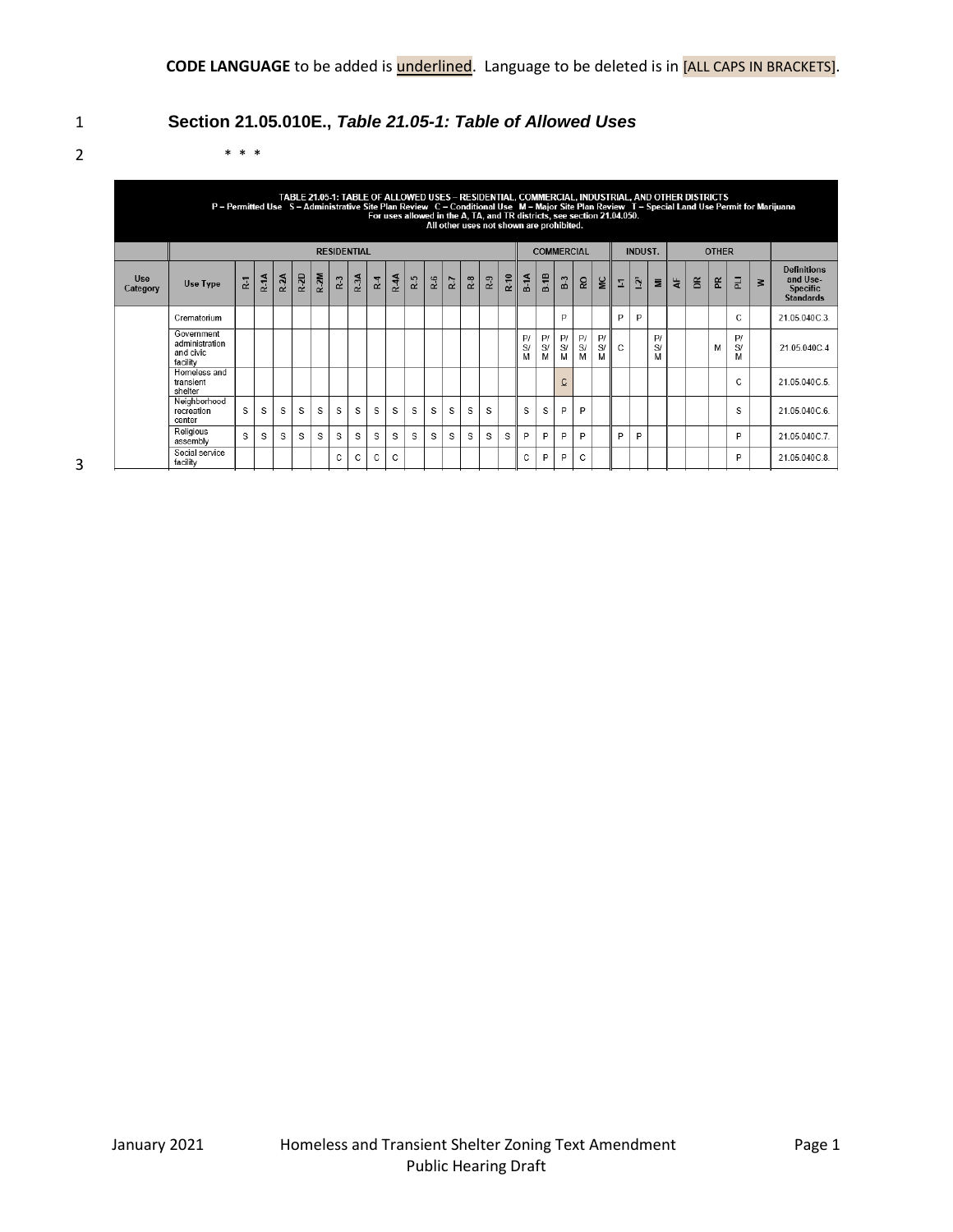#### **Section 21.05.040C.5. Use-specific Standards for** *Homeless and Transient Shelter*

Currently, there are no use-specific standards for the use-type *Homeless and Transient Shelter*. The proposed amendment would create use-specific standards for this use-type. The usespecific standards would apply in every district where the use is allowed, which is currently the PLI district and proposed to also include the B-3 district.

The first use-specific standard requires *Homeless and Transient Shelters* under different conditional use permits to be separated by a minimum of 500 feet. This requirement would not prohibit a conditional use permit for a homeless shelter to be amended. An amendment must be approved through the conditional use process which is specified in Title 21. If approved, an amendment may allow a homeless shelter to expand on-site or to the neighboring property.

The second use-specific standard requires a *Homeless and Transient Shelter* to be located within one-quarter mile of a public transit route, unless alternative transportation is provided. PeopleMover has two commuter bus routes that provide point to point bus service and are not considered for this standard because they do not make frequent stops. They are Route 91 (Downtown to Eagle River) and Route 92 (Dimond to Huffman).

The third use-specific standard requires secure storage space for guests. This includes storage of personal belongings and bicycles.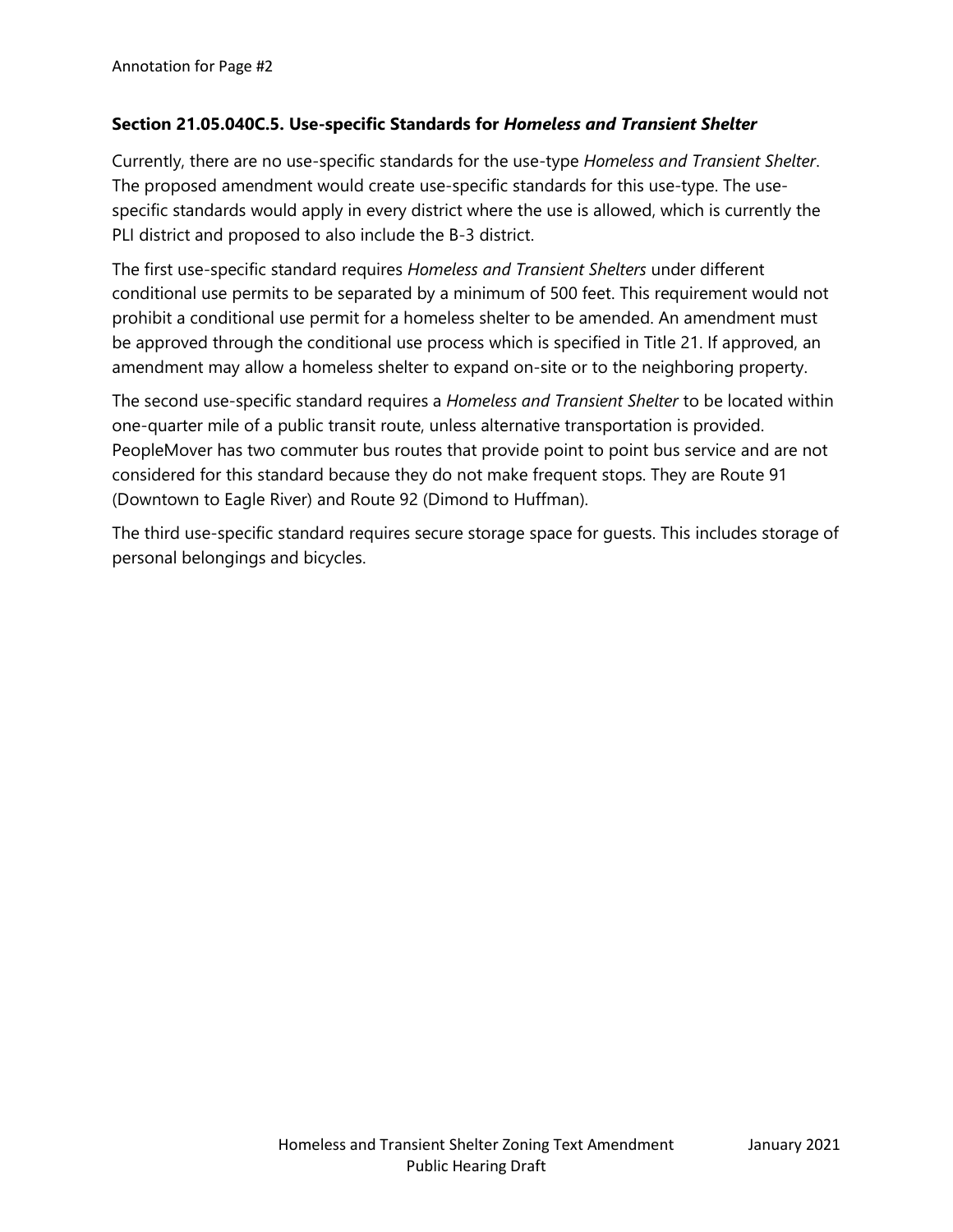### **Section 21.05.040C.5.,** *Use-specific Standards*

\* \* \*

| 3<br>4<br>5<br>6<br>8<br>9<br>10<br>11<br>12 | 5. | a. | <b>Definition</b><br>resources. | <b>Homeless and Transient Shelter</b><br>A facility designed to provide minimum necessities of life, including<br>overnight accommodation, on a limited, short-term basis for individuals and<br>families during periods of dislocation or emergency pending formulation of<br>longer-term planning. Facility elements may include providing the physical<br>care required, including shelter, food, and necessary medical and clothing<br>needs, directly or by referral to appropriate agency; and planning for more<br>permanent housing and employment, including contact with community |
|----------------------------------------------|----|----|---------------------------------|----------------------------------------------------------------------------------------------------------------------------------------------------------------------------------------------------------------------------------------------------------------------------------------------------------------------------------------------------------------------------------------------------------------------------------------------------------------------------------------------------------------------------------------------------------------------------------------------|
| 13<br>14                                     |    | b. |                                 | <b>Use-Specific Standards</b><br>Homeless and transient shelters shall be located more than 500                                                                                                                                                                                                                                                                                                                                                                                                                                                                                              |
| 15                                           |    |    |                                 | feet from other homeless and transient shelters.                                                                                                                                                                                                                                                                                                                                                                                                                                                                                                                                             |
| 16                                           |    |    | ii.                             | Homeless and transient shelters shall be located within one-quarter                                                                                                                                                                                                                                                                                                                                                                                                                                                                                                                          |
| 17                                           |    |    |                                 | mile of a public transit route or have a plan to provide transportation                                                                                                                                                                                                                                                                                                                                                                                                                                                                                                                      |
| 18                                           |    |    |                                 | to quests. Commuter routes shall not be counted as public transit                                                                                                                                                                                                                                                                                                                                                                                                                                                                                                                            |
| 19                                           |    |    |                                 | routes for this standard.                                                                                                                                                                                                                                                                                                                                                                                                                                                                                                                                                                    |
| 20                                           |    |    | iii.                            | Secure storage for both personal belongings and bicycles shall be                                                                                                                                                                                                                                                                                                                                                                                                                                                                                                                            |
| 21                                           |    |    |                                 | provided on-site for quests.                                                                                                                                                                                                                                                                                                                                                                                                                                                                                                                                                                 |